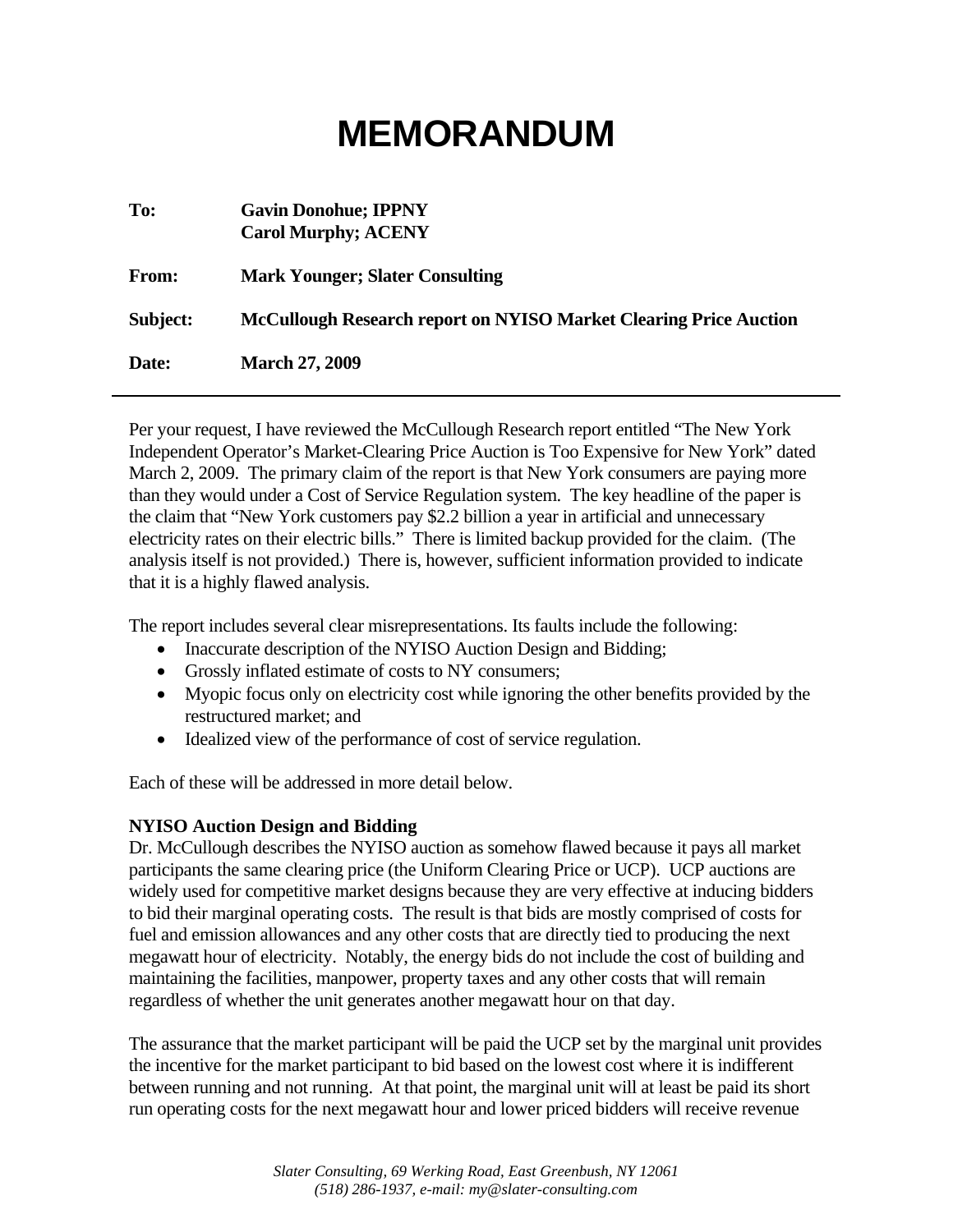towards both their fixed costs (e.g. manpower, taxes, Capital costs, etc.) and hopefully some profit as well by being paid the higher clearing price. Units build no profit into their bids because the profit comes from being chosen when another, more expensive, unit is needed to operate at the same time.

The NYISO auction design is appropriate for electricity markets because it integrates well with the unique physical characteristics of those markets. Electricity market conditions change every five minutes as load rises and falls and as transmission constraints provide limitations on the ability to deliver lower cost power to load centers. In the face of these constantly changing conditions, the UCP auction utilized by the NYISO provides prices across the state that identify the value of power at each location given the resources that are available to operate and the availability of transmission to deliver power from those resources.

A final complaint about the auction design by Dr. McCullough is that every day at least one market participant submits bids of \$1,000/MWh. Again, Dr. McCullough overstates the significance of this point. The \$1,000/MWh bids are a very small part of the total bids provided to the NYISO for generation. Moreover, the \$1000/MWh bids for this small amount of power are irrelevant more than 99% of the time because there are numerous other, less expensive resources, available to provide power. Most of these high bids are the result of units with limited energy generation (e.g. hydro generators) indicating that part of their limited water should be held to be used when it is most valuable to the NYISO and New York. Other resources use the high bids for the portion of their generators that they should utilize only under emergency conditions. Running at these emergency levels puts the generator under excessive stress and runs the risk that the generator will be forced out of service altogether. The high bids assure that the energy will only be taken under the extreme conditions where it is worth taking this risk rather than having to shed load.

## **Grossly Inflated Estimate of Costs to NY Consumers**

Dr. McCullough provides almost no background for his estimate that the restructured market has resulted in \$2.2 billion in excess costs each year. The little information he has provided makes it clear that his estimate is grossly inflated.

The analysis that is described is based upon looking at the fifteen largest plants<sup>1</sup> based upon their generation and an estimate of their revenues under the NYISO's Market Clearing Price (both capacity and energy) and the revenues under cost of service regulation. These plants generate approximately 51% of the energy during the historic period. The report claims their Market Clearing Price based revenues are a total of \$1.159 billion more than they would have been under regulated rates. The report then doubles this value to account for the other 49% of revenue and to get its \$2.2 billion value. As noted above, no backup for the analysis is provided so we cannot verify any of the estimates.

The analysis for the report has some obvious flaws. By choosing the fifteen largest generators, the analysis has been biased towards baseload generation that is not typical of the average

i<br>Li <sup>1</sup> The fifteen plants exclude NYPA's units.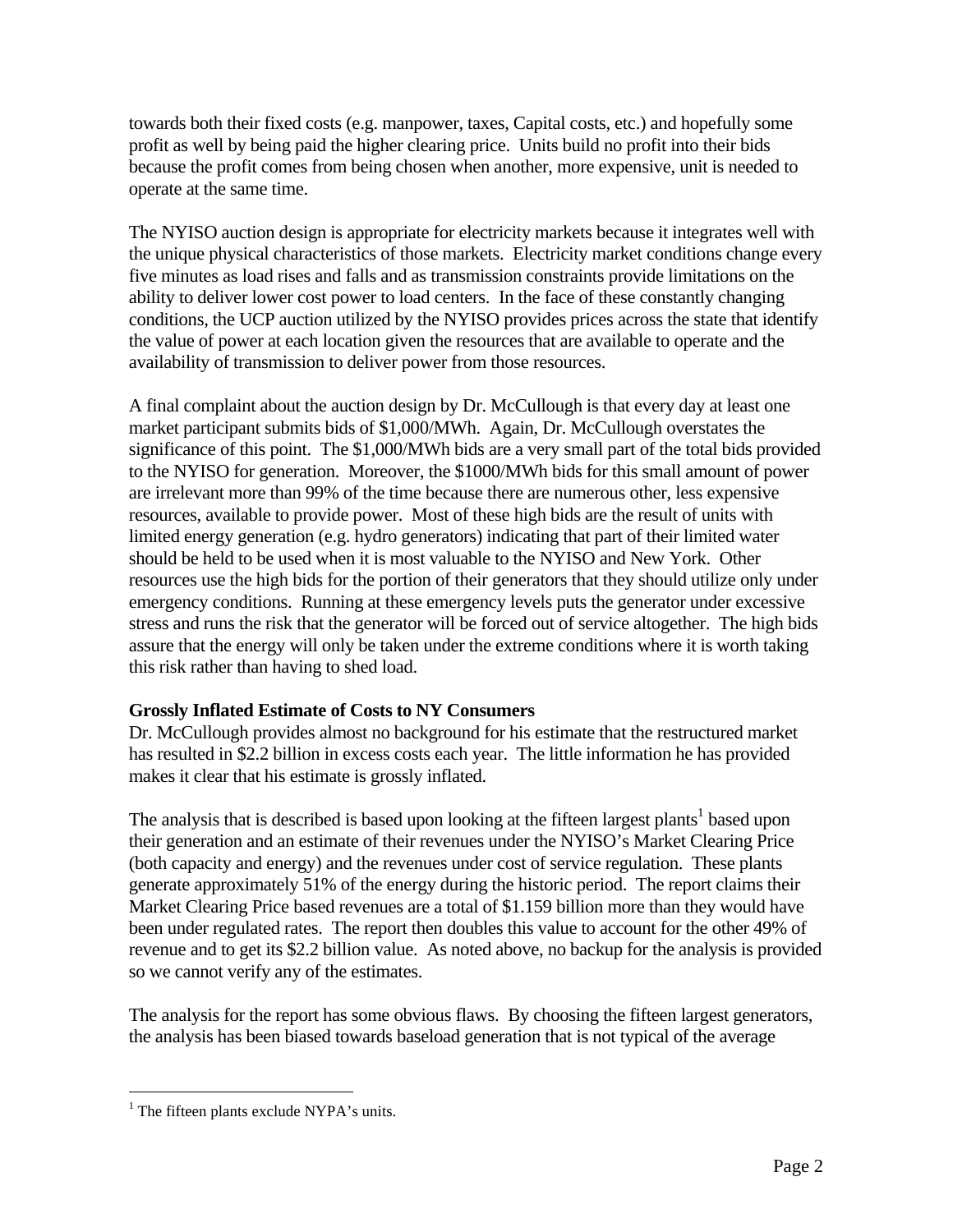generator in the NYISO. Four of the fifteen plants studied were nuclear generators<sup>2</sup>. Five of the fifteen plants were coal generators<sup>3</sup>. The remainder of the fifteen units included three state of the art combined cycle units<sup>4</sup>.

There is not sufficient information to determine whether Dr. McCullough accurately accounted for the fixed operating costs of these units. These are units that generally have very low marginal operating costs (i.e. the costs of converting fuel into the next MWh of generation) but very high fixed costs (e.g. investment in the generating facility itself, manpower, and taxes).

Many of these units also have bilateral contracts for significant parts of their generation, providing this generation for defined prices over a period of time. This part of their generation does not rise and fall with the NYISO Market Clearing Price. The McCullough analysis assumes all the generation for these units was paid at the NYISO energy price.

Dr. McCullough looked at only the period from November 2007 through October 2008 as his representation of "typical conditions." The figure below shows the NYISO monthly average energy price and the average natural gas price for the past several years. As the chart clearly shows, the period chosen by Dr. McCullough for his analysis is quite atypical.



The period chosen by Dr. McCullough for his analysis is a period of unprecedented levels of oil and natural gas costs resulting in generally much higher than historic energy prices. Basing the analysis largely on these coal, nuclear and efficient combined cycle units during a period of

i<br>Li

<sup>2</sup> Nine Mile Point Nuclear Station, Indian Point 3, Indian Point 2 and R. E. Ginna. A total of 4.4 GW of capacity and 35.5 TWh of energy in 2008.

<sup>&</sup>lt;sup>3</sup> Somerset, Dunkirk, Huntley, Danskammer, and Cayuga. A total of 2.4 GW of capacity and 15.9 TWh of energy in 2008.

<sup>&</sup>lt;sup>4</sup> Athens Generating Station, Bethlehem Energy Center and East River. A total of 1.9 GW of capacity and 8.8 TWh of energy in 2008.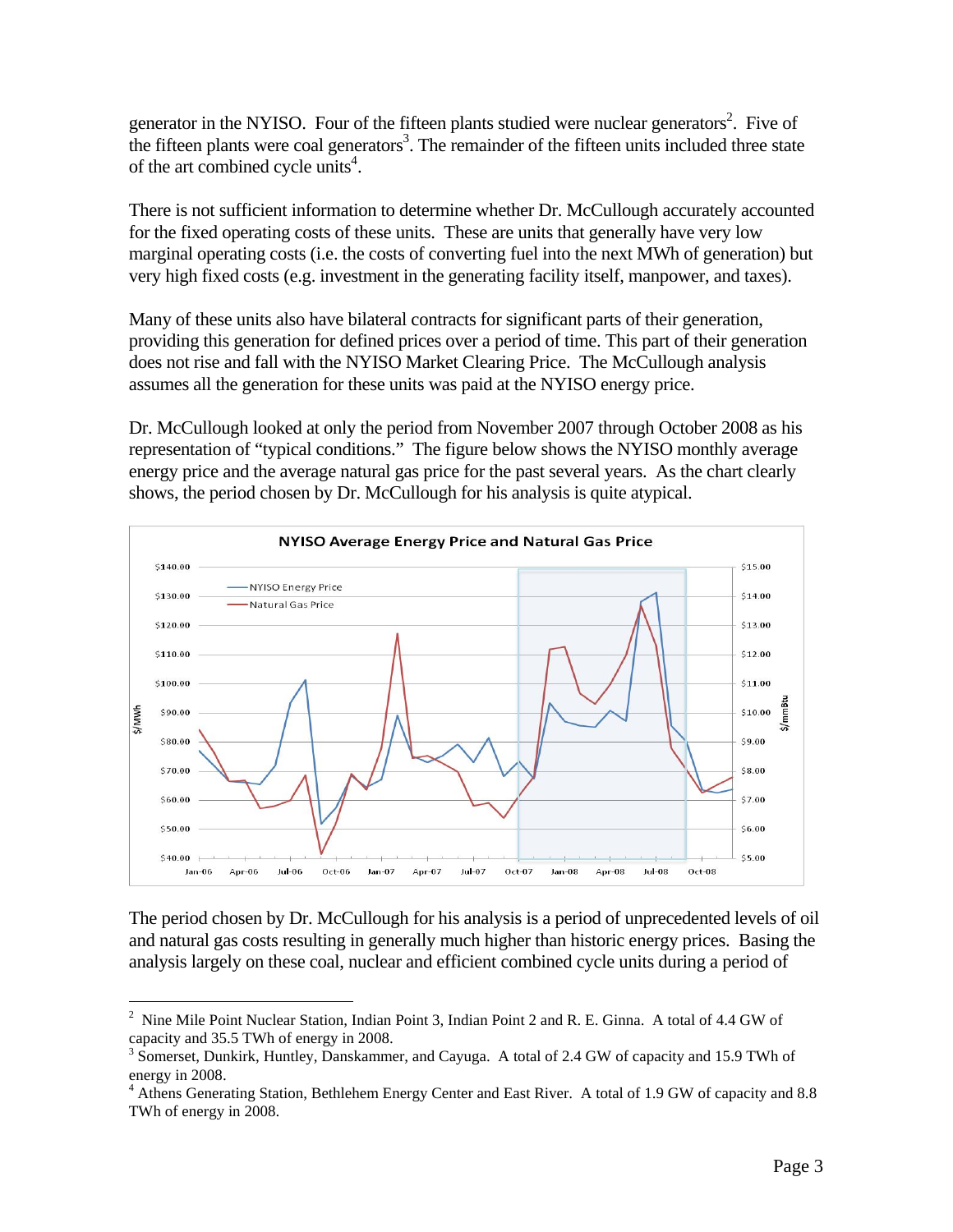unusually high gas and oil prices will result in a grossly overstated estimate of the net increased revenues under the Market Clearing Price. Even assuming the analysis was done correctly, a point in doubt given its biased nature, this is not representative of normal or current operating conditions.

After "estimating" the excess payments for the fifteen largest generators, Dr. McCullough then doubles the value to get the impact on the entire market. This methodology of estimating the entire market impact is ludicrous. First, earlier in the report Dr. McCullough made a point of excluding NYPA's generation from the fifteen plants he studied because it is largely under contract and therefore is not getting revenues based on the Market Clearing Price. However, when he merely doubles the "estimate" from the fifteen baseload units he is, in effect, attributing the average excess payment he estimated for those units to the NYPA units as well. Furthermore, he makes a similar error by not accounting for: 1) the generating units that operate for LIPA under contracts, 2) the generating units that are still owned by some of the transmission owners in the states; 3) the generating units owned by the municipal utilities; and 4) the long term contracts, held by the transmission owners, for power produced by independent generators. In each case Dr. McCullough's methodology for "estimating" excess payments results in assuming these sources are getting revenues consistent with the 15 largest plants when the resources are receiving payments based on contracts rather than the NYISO clearing prices.

The remainder of the units are generally less efficient units that run much more infrequently. Assuming that these units' profit base can be established by looking at the revenues of coal, nuclear and efficient combined cycle units is clearly incorrect. .

## **Flawed Focus on Only the Energy Price**

Dr. McCullough's report is also flawed by focusing on only the energy costs while ignoring other aspects of the market. Focusing only on cost ignores the other benefits provided by the restructured market. New York has always put a premium on being at the forefront of reducing emissions and inducing clean energy sources. The NYISO's market design has facilitated that effort by providing clear signals on the value of generation and by easing the introduction of new generation. The clear price signals provided by the NYISO and the assurance that new generation that is more efficient than the existing resources will be paid based on their value to the system rather than their own costs has provided a strong incentive to the introduction of new state of the art traditional generation and renewable resources. The UCP has also provided clear signals on the value of reducing energy usage and provided a framework that has enabled the NYISO to implement industry leading Demand Side Management programs. The result of this design is clear in the emission trends since the NYISO started operation in late 1999 through 2007. .

The three tables below show the reductions in  $SO_2$ ,  $NO_X$  and  $CO_2$  emissions from Acid Rain Program units in New York since the NYISO began operating. The Acid Rain Program covers virtually all the electric generation within the state. The reductions over the first eight years of NYISO operation have been stunning with a  $60\%$  reduction in SO<sub>2</sub> emissions, 50% reduction in  $NO<sub>X</sub>$  emissions and a 15% reduction in  $CO<sub>2</sub>$  emissions. Few states have matched New York's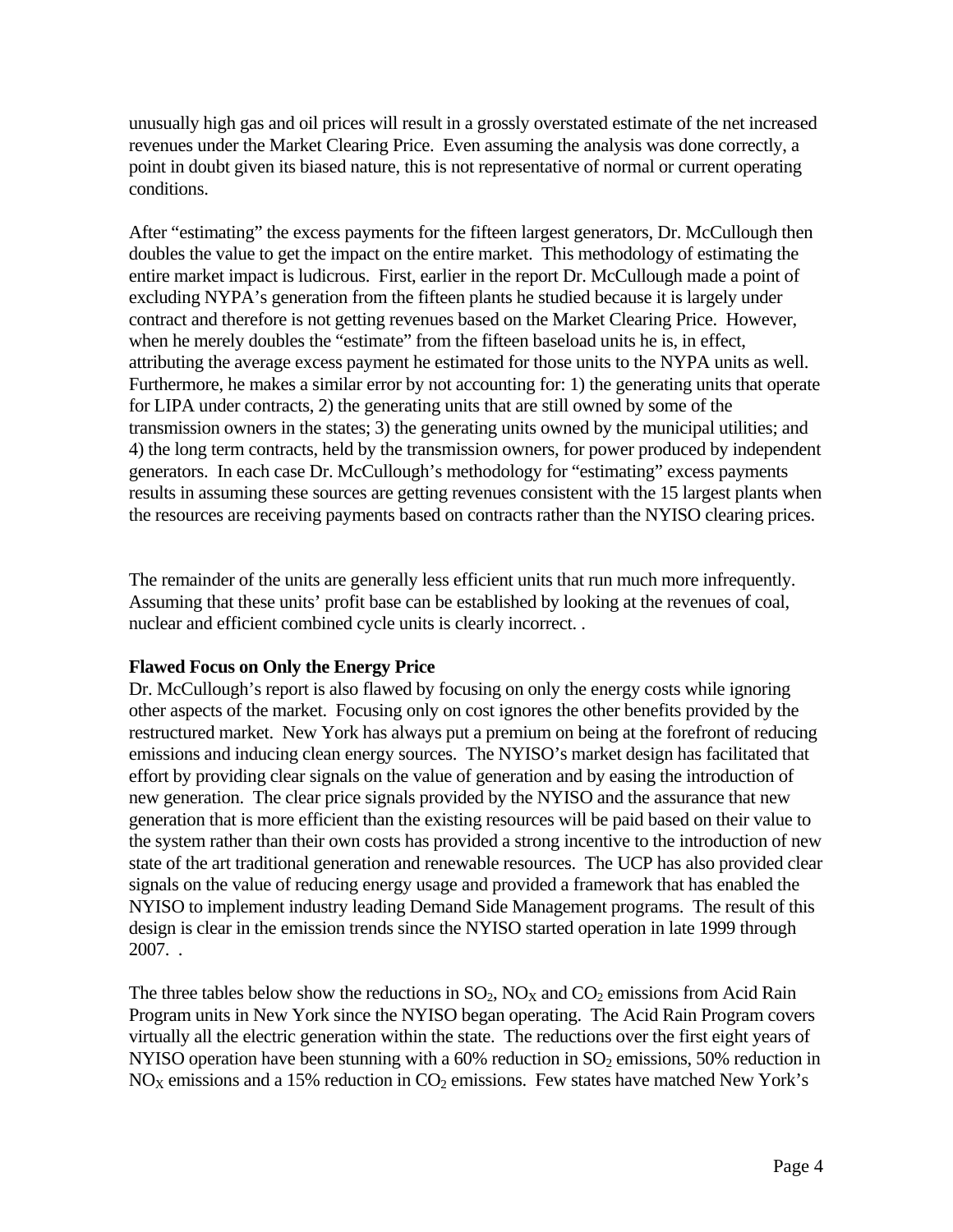reductions in even one category. Those that have come close have generally been in regions with open, restructured electricity markets.